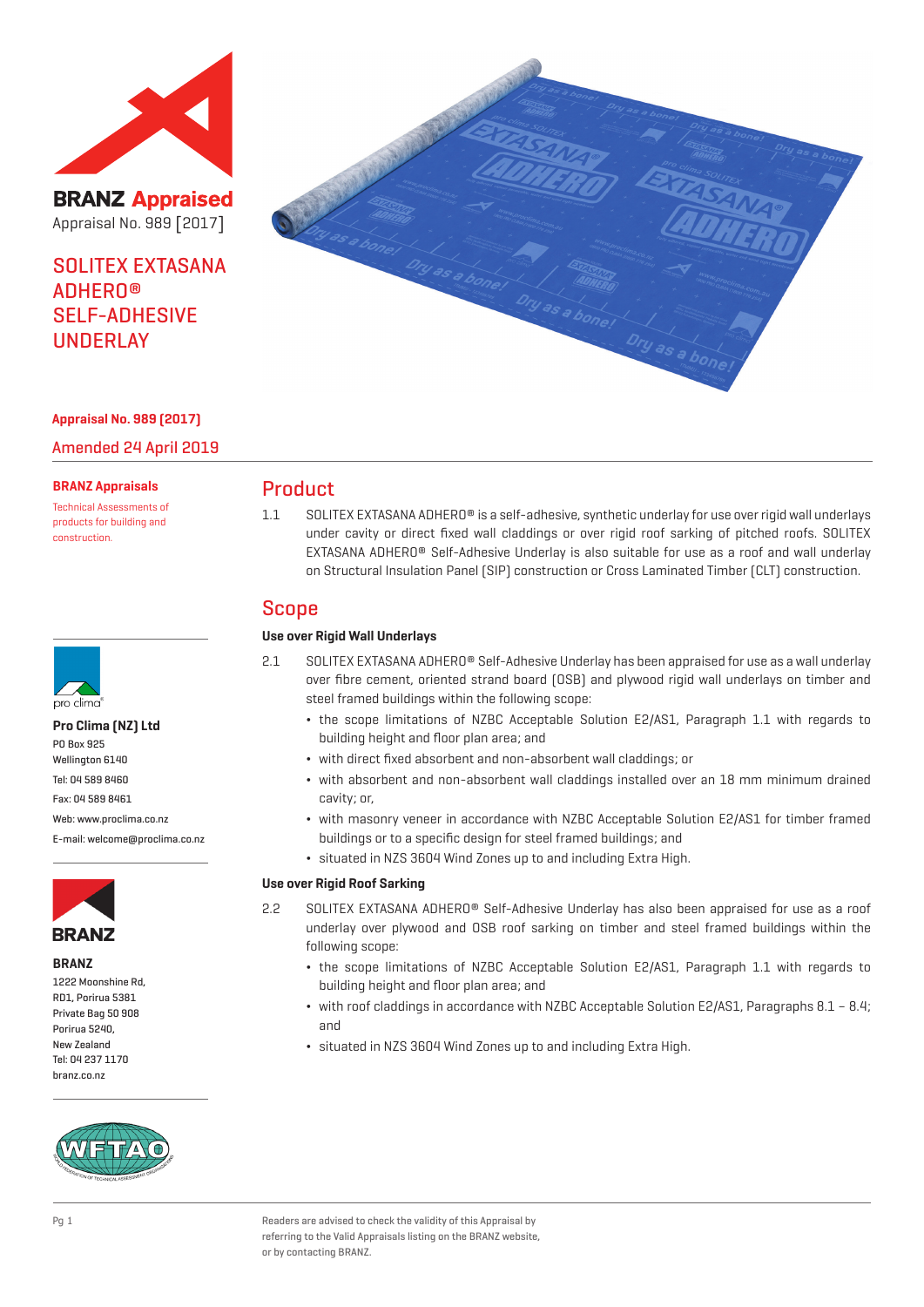

## **Use over Roofs and Walls of SIP and CLT Construction**

- 2.3 SOLITEX EXTASANA ADHERO® Self-Adhesive Underlay has also been appraised for use as a wall and roof underlay when used on buildings within the following scope:
	- ¬ the scope limitations of NZBC Acceptable Solution E2/AS1, Paragraph 1.1 with regards to building height and floor plan area; and
	- ¬ used on buildings constructed from Structural Insulated Panels (SIPs); or
	- ¬ used on buildings constructed of Cross Laminated Timber (CLT); and
	- ¬ with absorbent and non-absorbent wall claddings installed over an 18 mm minimum drained cavity; or,
	- ¬ with masonry veneer to a specific design for SIP or CLT buildings; and,
	- ¬ with roof claddings in accordance with NZBC Acceptable Solution E2/AS1, Paragraphs 8.1 8.4; and,
	- ¬ situated in NZS 3604 Wind Zones up to and including Extra High.

(Note: CLT and SIP construction systems have not been assessed and are outside the scope of this Appraisal. See also Paragraph 7.13.)

### **Specific Design**

2.4 SOLITEX EXTASANA ADHERO® Self-Adhesive Underlay has also been appraised for use over rigid wall underlays or roof sarking on buildings subject to specific weathertightness design. Building designers are responsible for the building design and for the incorporation of SOLITEX EXTASANA ADHERO® Self-Adhesive Underlay into their design in accordance with the declared properties and the instructions of Pro Clima (NZ) Ltd.

## Building Regulations

### **New Zealand Building Code (NZBC)**

3.1 In the opinion of BRANZ, SOLITEX EXTASANA ADHERO® Self-Adhesive Underlay, if used, designed, installed and maintained in accordance with the statements and conditions of this Appraisal, will meet, or contribute to meeting the following provisions of the NZBC:

**Clause B2 DURABILITY:** Performance B2.3.1 (a), not less than 50 years, B2.3.1 (b), 15 years and B2.3.2. SOLITEX EXTASANA ADHERO® Self-Adhesive Underlay meets these requirements. See Paragraphs 9.1 and 9.2.

**Clause E2 EXTERNAL MOISTURE:** Performance E2.3.2. When used as part of the roof or wall cladding system, SOLITEX EXTASANA ADHERO® Self-Adhesive Underlay will contribute to meeting this requirement. See Paragraphs 12.1 and 12.2.

**Clause F2 HAZARDOUS BUILDING MATERIALS:** Performance F2.3.1. SOLITEX EXTASANA ADHERO® Self-Adhesive Underlay meets this requirement and will not present a health hazard to people.

## Technical Specification

- 4.1 System components and accessories supplied by Pro Clima (NZ) Ltd are:
	- ¬ SOLITEX EXTASANA ADHERO® Self-Adhesive Underlay consists of a TEEE (Thermoplastic Elastomer Ether Ester) water resistant film laminated to two layers of polypropylene microfibre cover fleece. SOLITEX EXTASANA ADHERO® is coloured blue on the top surface and the bottom surface has a clear adhesive layer and a release backing paper which is split along the length of the roll 250 mm from the top edge. The product is supplied in rolls 1.5 m wide and 30 m long. The product is printed with the SOLITEX EXTASANA ADHERO® logo repeated along the length of the roll. The rolls are wrapped in clear polythene film.
	- ¬ TESCON EXTOSEAL Sill Tape is used as a flexible flashing tape around joinery openings. See also BRANZ Appraisal No. 815 (2013).
	- ¬ TESCON EXTORA Sealing Tape is used to repair small tears and holes. See BRANZ Appraisal No. 838 (2013).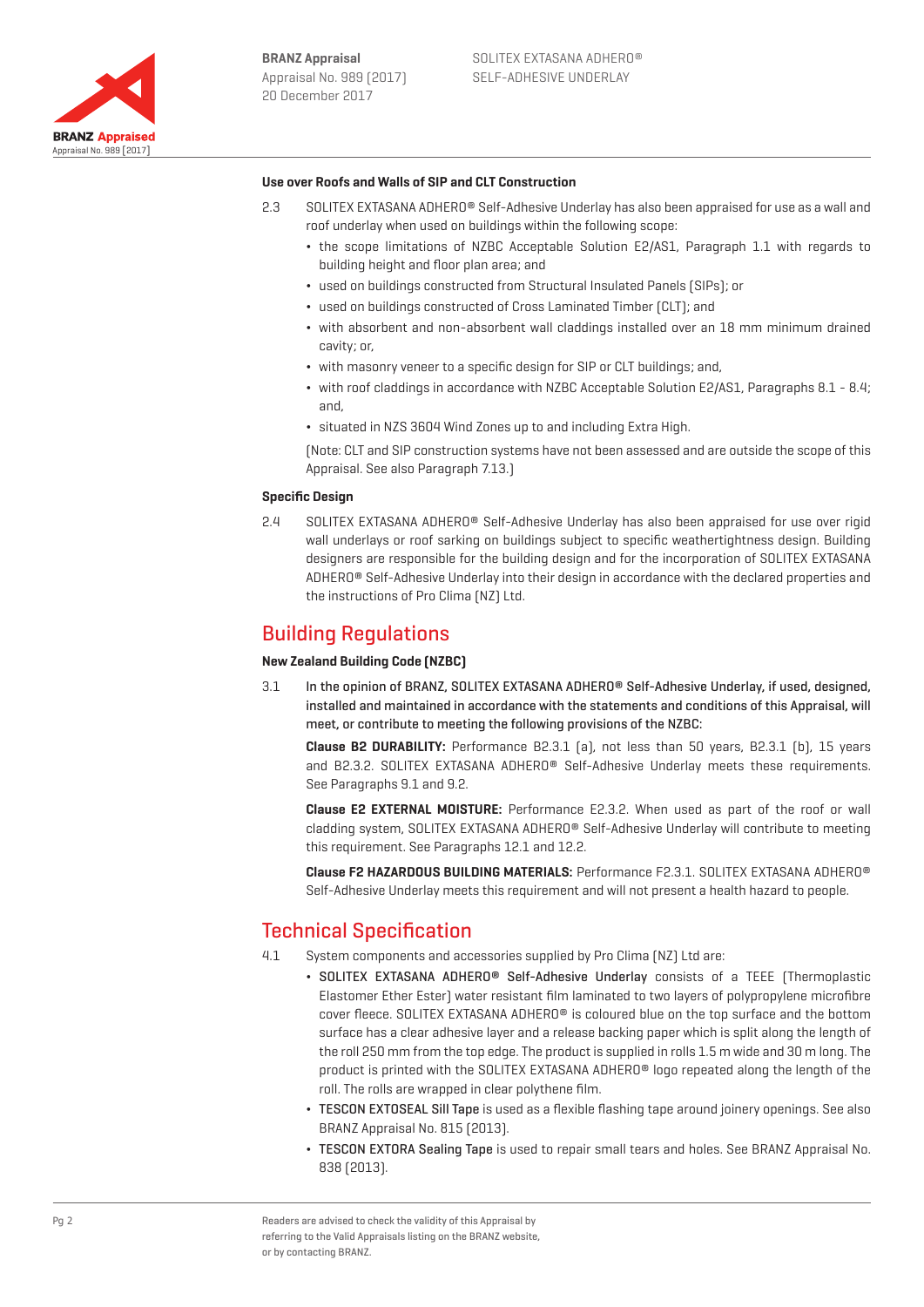

- ¬ KAFLEX and ROFLEX Grommets are used to seal service penetrations. See BRANZ Appraisal No. 953 (2017).
- Pro Clima [NZ] Ltd PRESSFIX application tool to aid installation of the underlay and tapes.

### **Rigid Wall Underlays**

- ¬ Plywood must comply with AS/NZS 2269, be a minimum 7 mm thick and H3 treated in accordance with NZS 3602.
- ¬ Fibre cement sheet must be minimum 6 mm thick and comply with AS/NZS 2908.2.
- Proprietary rigid air barriers where use of SOLITEX EXTASANA ADHERO® is approved by the rigid air barrier proprietor. These rigid air barriers have not been assessed and are outside the scope of this Appraisal.

### **Roof Sarking**

¬ Plywood must comply with AS/NZS 2269, be minimum 15 mm thick and H3 treated in accordance with NZS 3602.

## Handling and Storage

5.1 Handling and storage of the product, whether on or off site, is under the control of the installer. The rolls must be protected from damage and weather. They must be stored on end, under cover, in clean, dry conditions and must not be crushed.

## Technical Literature

6.1 Refer to the Appraisals listing on the BRANZ website for details of the current Technical Literature for SOLITEX EXTASANA ADHERO® Self-Adhesive Underlay. The Technical Literature must be read in conjunction with this Appraisal. All aspects of design, use, installation and maintenance contained in the Technical Literature and within the scope of this Appraisal must be followed.

# Design Information

## **General**

- 7.1 SOLITEX EXTASANA ADHERO® Self-Adhesive Underlay must not be exposed to the weather or ultra violet light for a total of more than 180 days before being covered by the wall or roof cladding.
- 7.2 When SOLITEX EXTASANA ADHERO® Self-Adhesive Underlay is used in conjunction with LOSP (light organic solvent preservative) treated timber, the solvent from the timber treatment must be allowed to evaporate (generally at least one week) prior to the installation of the underlay.
- 7.3 SOLITEX EXTASANA ADHERO® may be used as a flexible wall underlay over plywood or fibre cement as specified in NZBC Acceptable Solution E2/AS1 Paragraph 9.1.7.1.
- 7.4 SOLITEX EXTASANA ADHERO® Self-Adhesive Underlay when used over a rigid wall underlay of fibre cement or plywood may be used as a temporary weather protecting sheathing to allow the internal lining of framed buildings to proceed before the wall cladding is installed. To achieve temporary weathertightness:
	- ¬ the fibre cement and plywood must be fixed to the framing as a temporary wall cladding in accordance with the rigid wall underlay supplier instructions appropriate to the wind zone, and;
	- ¬ all joints, internal and external corners of the rigid wall underlay must be sealed e.g. by covering the substrate with SOLITEX EXTASANA ADHERO®, and;
	- ¬ the roof claddings and soffit linings must be installed, and;
	- ¬ the flexible sill and jamb flashing tape systems must be installed around the window and door openings, and;
	- ¬ the window and door joinery must be installed complete with head flashings and airseals, and;
	- ¬ timber wall framing must have a maximum moisture content as specified by the internal lining systems supplier at the time of insulation installation and internal lining application.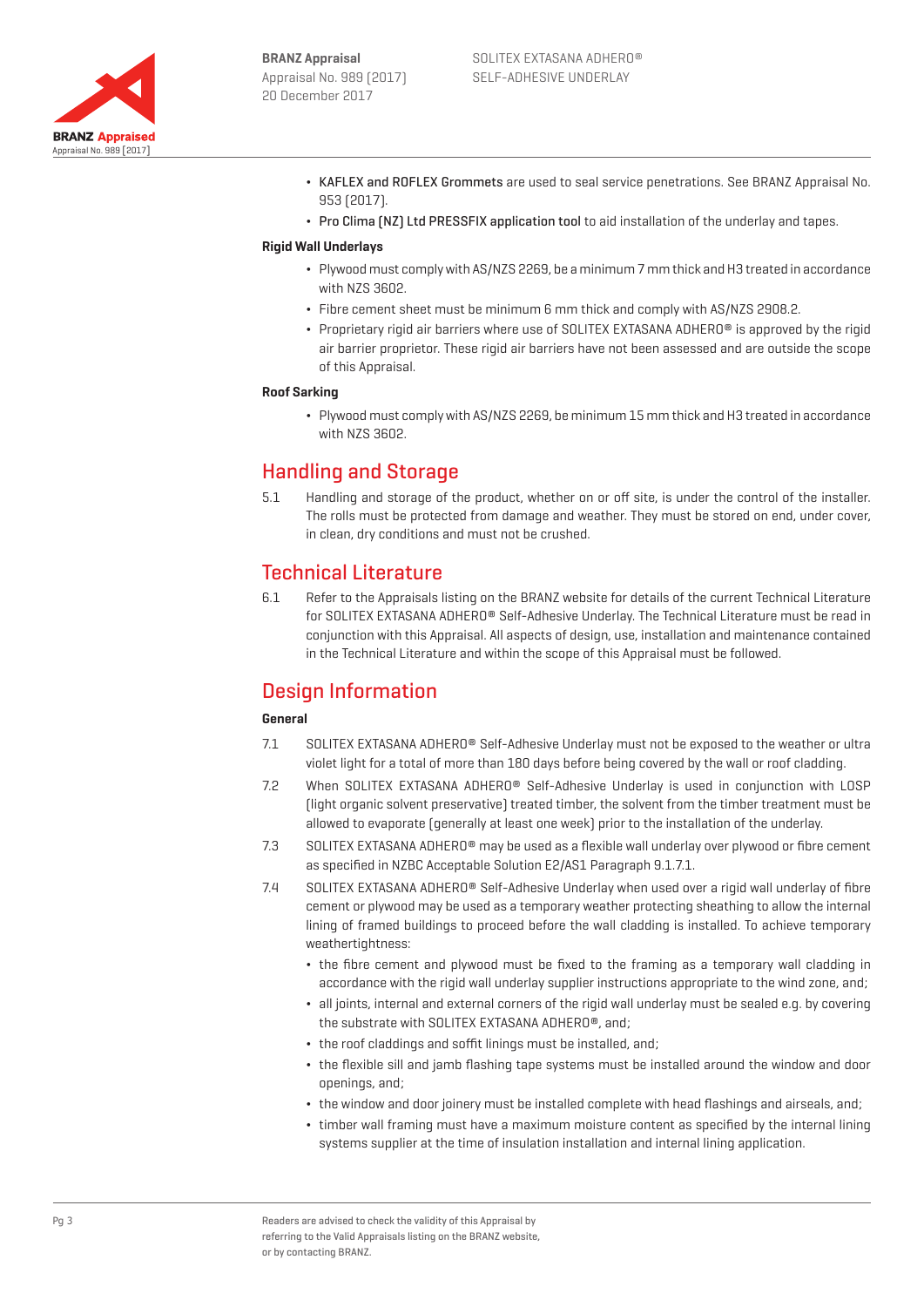

## **Framing/Supporting Structure**

- 7.5 Timber and steel wall framing must be provided in accordance with the requirements of the NZBC and the rigid underlay and cladding supplier.
- 7.6 CLT and SIP construction must meet the requirements of the NZBC. [Note: These systems have not been assessed and are outside the scope of this Appraisal.]

#### **Walls**

- 7.7 SOLITEX EXTASANA ADHERO® Self-Adhesive Underlay is intended for use as a wall underlay adhered to rigid underlays of plywood and fibre cement fixed to timber or steel framed walls as required by NZBC Acceptable Solution E2/AS1, Paragraph 9.1.7.2.
- 7.8 SOLITEX EXTASANA ADHERO® Self-Adhesive Underlay is suitable for use under wall claddings on timber framed buildings as a flexible wall underlay as called up in NZBC Acceptable Solution E2/AS1, Table 23.
- 7.9 SOLITEX EXTASANA ADHERO® Self-Adhesive Underlay is suitable for use under cavity based wall claddings on steel framed buildings as an absorbent synthetic wall underlay as called up in NZS 2295, Table 2.4. Refer to Table 1 for product properties.

### **Roofs**

- 7.10 SOLITEX EXTASANA ADHERO® Self-Adhesive Underlay may also be used as a roof underlay adhered to plywood or OSB roof sarking on pitched roofs.
- 7.11 SOLITEX EXTASANA ADHERO® Self-Adhesive Underlay is suitable for use under roof claddings on buildings as a roof underlay as called up in NZBC Acceptable Solution E2/AS1, Table 23. Refer to Table 1 for material properties of SOLITEX EXTASANA ADHERO®.
- 7.12 SOLITEX EXTASANA ADHERO® Self-Adhesive Underlay is suitable for use at roof pitches less than 8° (minimum 3°).

### **SIP/CLT**

7.13 The product may also be used on Structural Insulated Panel (SIP) systems with plywood or fibre cement facings, or construction utilising Cross Laminated Timber (CLT), when deemed suitable by the system proprietor. The adhesion of the product to the substrate must be confirmed by the SIP/ CLT system proprietor.

#### **Table 1: NZBC E2/AS1, Table 23 (NZS 2295) Requirements**

| NZBC E2/AS1, Table 23<br><b>Wall and Roof Underlay</b><br><b>Properties</b> | <b>Property Performance</b><br><b>Requirement</b> | <b>Actual Property Performance</b>   |
|-----------------------------------------------------------------------------|---------------------------------------------------|--------------------------------------|
| Absorbency                                                                  | $\geq 150$ g/m <sup>2</sup>                       | Pass                                 |
| Vapour Resistance                                                           | $\leq$ 7 MN s/g                                   | Pass                                 |
| Water Resistance                                                            | $\geq 100$ mm                                     | Pass                                 |
| pH of Extract                                                               | $\geq 6.0$ and $\leq 9.0$                         | Pass                                 |
| Shrinkage                                                                   | $\leq 0.5\%$                                      | Pass                                 |
| Mechanical                                                                  | Edge tear and tensile strength                    | Edge tear (Average):                 |
| [values are for SOLITEX                                                     |                                                   | Machine direction = 230 N            |
| EXTASANA ADHERO <sup>®</sup> only and do                                    |                                                   | Cross direction = $170 N$            |
| not include the substrate).                                                 |                                                   | Tensile strength (Average):          |
|                                                                             |                                                   | Machine direction = $4.5$ kN/m       |
|                                                                             |                                                   | Cross direction = $3.3 \text{ kN/m}$ |
| Air Barrier                                                                 | Air resistance: $\geq 0.1$ MN s/m <sup>3</sup>    | Pass.                                |
|                                                                             |                                                   | SOLITEX EXTASANA ADHERO®             |
|                                                                             |                                                   | Self-Adhesive Underlay is            |
|                                                                             |                                                   | suitable for use as an air barrier.  |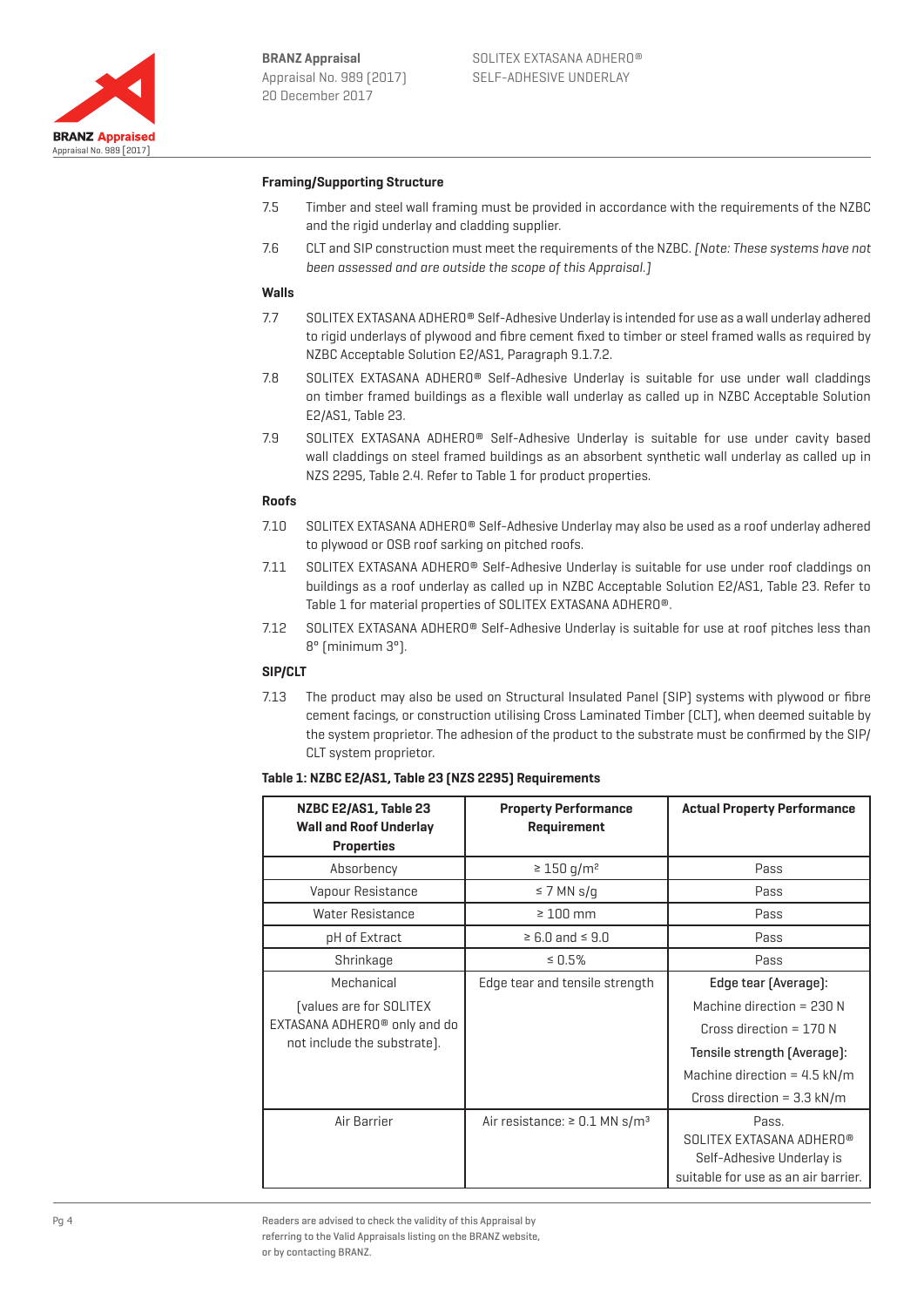

## **Structure**

8.1 SOLITEX EXTASANA ADHERO® Self-Adhesive Underlay is suitable for use in all Wind Zones of NZS 3604 up to, and including, Extra High when used as an overlay for rigid wall underlays and roof sarking.

## **Durability**

9.1 SOLITEX EXTASANA ADHERO® Self-Adhesive Underlay meets code compliance with NZBC Clause B2.3.1 (a), not less than 50 years for wall and roof underlays used where the cladding durability requirement or expected serviceable life is not less than 50 years, e.g. behind masonry veneer, and code compliance with NZBC Clause B2.3.1 (b), 15 years for wall and roof underlays used where the cladding durability requirement is 15 years.

### **Serviceable Life**

9.2 Provided it is not exposed to the weather or ultra-violet light for a total of more than 180 days, and provided the exterior cladding is maintained in accordance with the cladding manufacturer's instructions and the cladding remains weather resistant, SOLITEX EXTASANA ADHERO® Self-Adhesive Underlay is expected to have a serviceable life equal to that of the cladding.

## Control of Internal Fire and Smoke Spread

10.1 As SOLITEX EXTASANA ADHERO® Self-Adhesive Underlay is not exposed to view in occupied spaces, the product does not need to meet the requirements of NZBC Acceptable Solutions C/AS2 to C/AS6, Paragraph 4.17.8 b), for the surface finish requirements of suspended flexible fabric. It may therefore be used with no restrictions in all buildings.

## Prevention of Fire Occurring

11.1 Separation or protection must be provided to SOLITEX EXTASANA ADHERO® Self-Adhesive Underlay from heat sources such as fire places, heating appliances, flues and chimneys. Part 7 of NZBC Acceptable Solutions C/AS1 to C/AS6 and NZBC Verification Method C/VM1 provide methods for separation and protection of combustible materials from heat sources.

## External Moisture

- 12.1 SOLITEX EXTASANA ADHERO® Self-Adhesive Underlay must be used behind wall claddings or roofing that meet the requirements of the NZBC, e.g. such as those covered by NZBC Acceptable Solution E2/AS1 or wall claddings or roofing covered by a valid BRANZ Appraisal.
- 12.2 SOLITEX EXTASANA ADHERO® Self-Adhesive Underlay, when installed in accordance with the Technical Literature and this Appraisal will assist in the total cladding system's compliance with NZBC Clause E2.

## Installation Information

## Installation Skill Level Requirements

13.1 Installation must always be carried out in accordance with the SOLITEX EXTASANA ADHERO® Self-Adhesive Underlay Technical Literature and this Appraisal by, or under the supervision of, a Licensed Building Practitioner (LBP) with the relevant Licence Class.

## Underlay Installation

- 14.1 SOLITEX EXTASANA ADHERO® Self-Adhesive Underlay may be fixed horizontally or vertically.
- 14.2 On framed walls, the product must extend from the upper-side of the top plate to the under-side of the bearers or wall plates supporting ground floor joists, or below bottom plates on concrete slabs. When used on SIP or CLT construction, SOLITEX EXTASANA ADHERO® Self-Adhesive Underlay must be installed as directed by the SIP or CLT system proprietor and as required by NZBC Clause E2 External Moisture.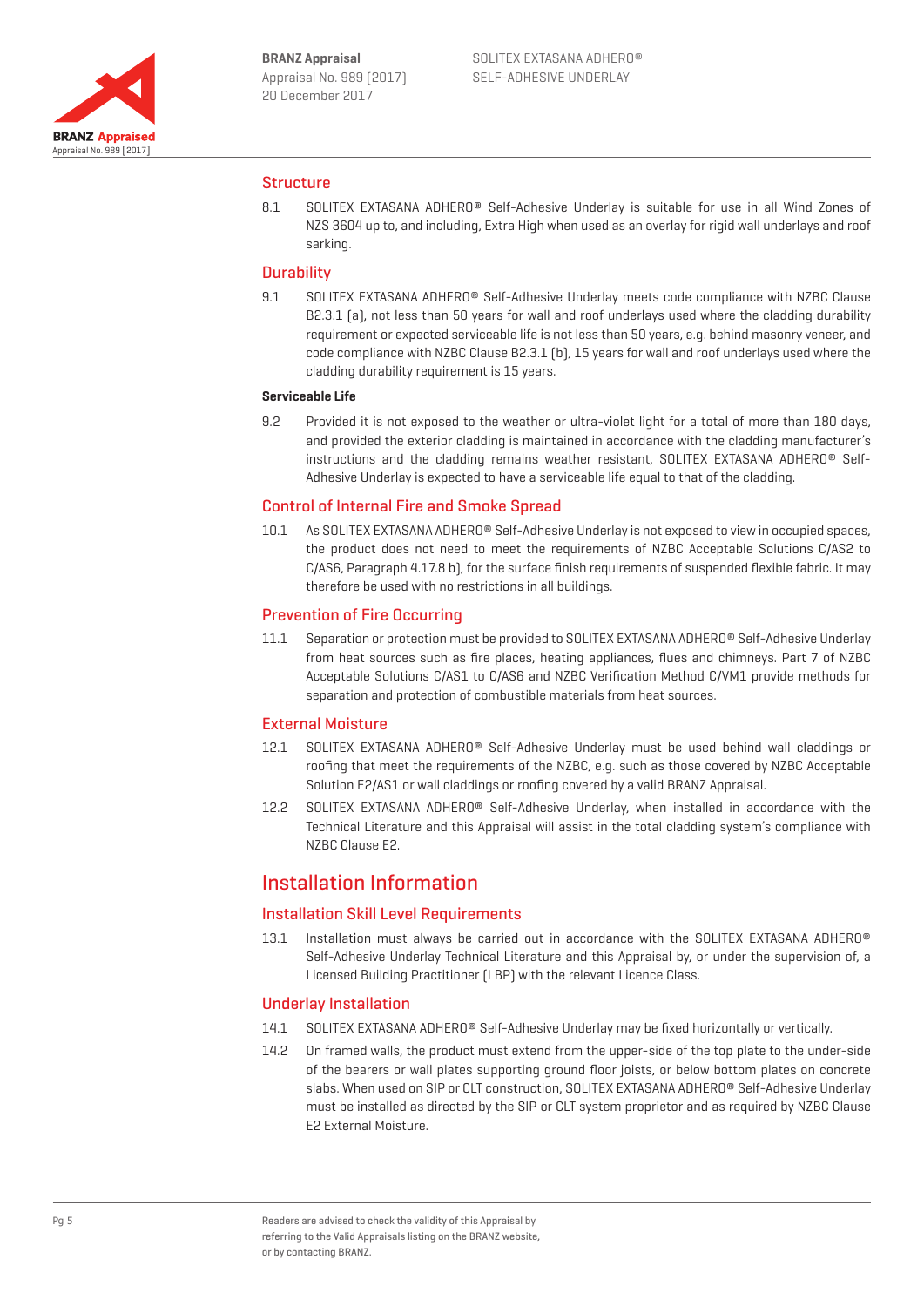

- 14.3 For horizontal installation, it is recommended that the height for the bottom layer of underlay is marked at regular intervals along the length of the substrate. The first (narrow) release paper is removed and the underlay is adhered to the substrate evenly along the element length. The second release paper is removed and the underlay is smoothed down and along the substrate.
- 14.4 For vertical installation, it is recommended that a vertical line is marked on the rigid substrate. Both release papers are removed from the top down and the underlay adhered to the rigid substrate.
- 14.5 For both installation orientations, care must be taken to avoid wrinkles or folds.
- 14.6 Horizontal, vertical and end laps must be no less than 150 mm wide, with the direction of the lap ensuring that water is shed to the outer face of the underlay.
- 14.7 After initial application of SOLITEX EXTASANA ADHERO® Self-Adhesive Underlay, it must be smoothed down with a 150 mm wide hard roller or the pro clima PRESSFIX tool to ensure adhesion to the substrate.
- 14.8 The underlay should be run over windows and doors openings and these left covered until the joinery is ready to be installed. Openings are formed in the underlay by cutting on a 45-degree diagonal from each corner of the penetration. The flaps of the cut underlay must be folded inside the opening and adhered to the exposed penetration framing. Excess underlay may be cut off flush with the internal face of the wall frame. Openings must be finished with TESCON EXTOSEAL Sill Tape in accordance with NZBC Acceptable Solution E2/AS1, Paragraph 9.1.5 b).
- 14.9 Any damaged areas of SOLITEX EXTASANA ADHERO® Self-Adhesive Underlay, such as tears, holes or gaps around service penetrations, must be repaired. Damaged areas can be repaired by covering with new material lapping the damaged area by at least 150 mm, or by taping small tears using pro clima TESCON EXTORA. Service penetrations may be sealed with pro clima KAFLEX and ROFLEX Grommets - refer BRANZ Appraisal No. 953 (2017).

## **Inspections**

15.1 The Technical Literature must be referred to during the inspection of SOLITEX EXTASANA ADHERO® Self-Adhesive Underlay installations.

## Basis of Appraisal

The following is a summary of the technical investigations carried out:

### Tests

16.1 The following tests have been carried out on SOLITEX EXTASANA ADHERO® Self-Adhesive Underlay in accordance with NZBC Acceptable Solution E2/AS1, Table 23: tensile strength, edge-tear resistance and resistance to water vapour transmission in accordance with AS/NZS 4200.1, shrinkage in accordance with AS/NZS 4201.3, resistance to water penetration in accordance with AS/NZS 4201.4, surface water absorbency in accordance with AS/NZS 4201.6, pH of extract in accordance with AS/NZS 1301.421s and air resistance to BS 6538.3. A range of these tests were completed before and after SOLITEX EXTASANA ADHERO® Self-Adhesive Underlay was exposed to ultra-violet light.

## Other Investigations

- 17.1 A durability opinion has been given by BRANZ technical experts.
- 17.2 The practicability of installation of SOLITEX EXTASANA ADHERO® Self-Adhesive Underlay has been assessed by BRANZ and found to be satisfactory.
- 17.3 The Technical Literature, including installation instructions, has been examined by BRANZ and found to be satisfactory.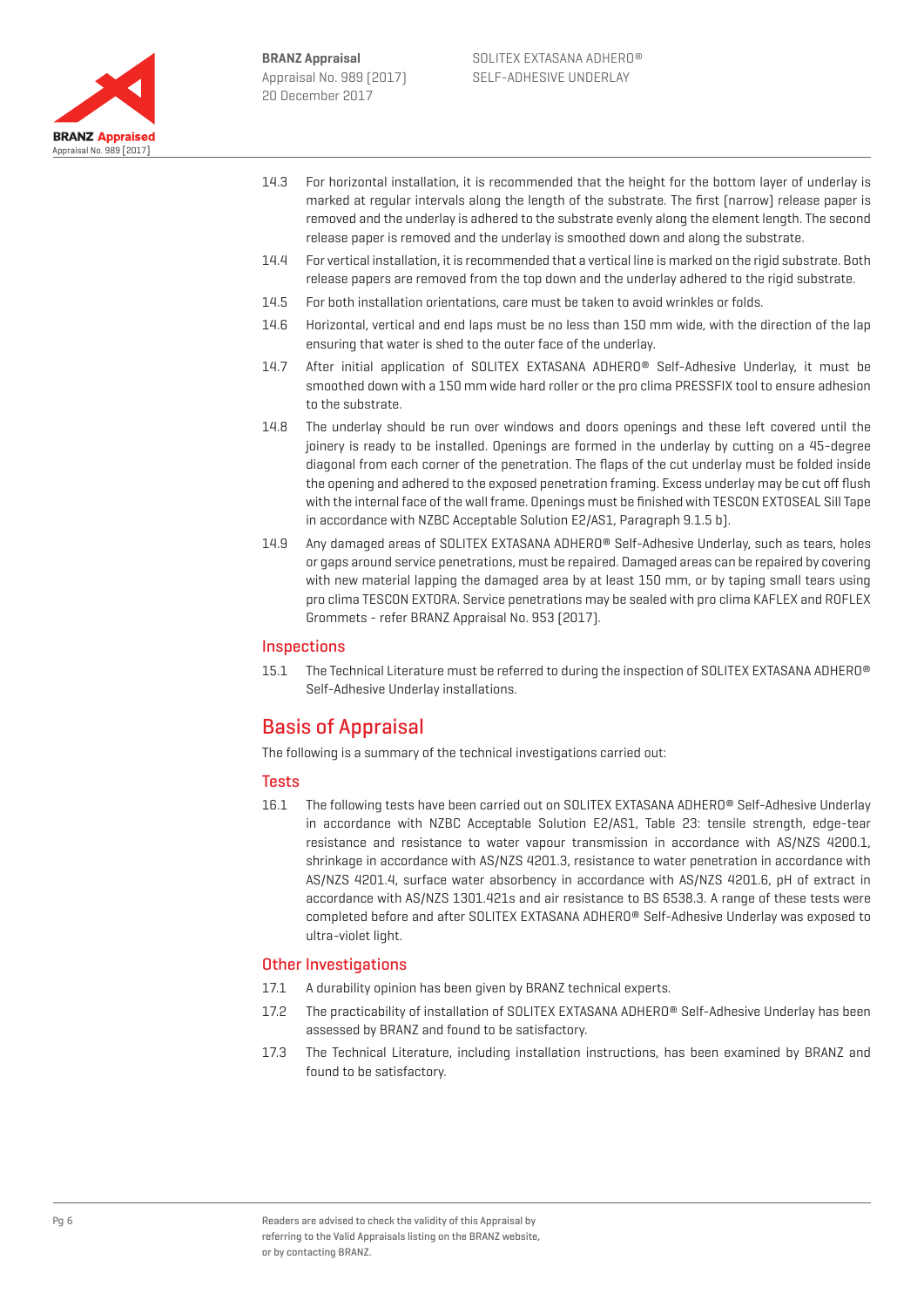

## **Ouality**

- 18.1 The manufacture of SOLITEX EXTASANA ADHERO® Self-Adhesive Underlay has not been examined by BRANZ, but details regarding the quality and composition of the materials used were obtained by BRANZ and found to be satisfactory. BRANZ has taken note of Codemark Certificate GM-CM30032 covering quality aspects associated with the underlay component.
- 18.2 The quality of supply to the market is the responsibility of Pro Clima NZ Ltd.
- 18.3 Building designers are responsible for the design of the building, and for the incorporation of the wall underlay into their design in accordance with the instructions of Pro Clima NZ Ltd.
- 18.4 Quality of installation is the responsibility of the installer in accordance with the instructions of Pro Clima NZ Ltd.

## Sources of Information

- ¬ AS/NZS 1301.421s: 1998 Determination of the pH value of aqueous extracts of paper, board and pulp cold extraction method.
- ¬ AS/NZS 4200.1: 1994 Pliable building membranes and underlays materials.
- ¬ AS/NZS 4201.1: 1994 Pliable building membranes and underlays Methods of test Resistance to dry delamination.
- ¬ AS/NZS 4201.2: 1994 Pliable building membranes and underlays Methods of test Resistance to wet delamination.
- ¬ AS/NZS 4201.3: 1994 Pliable building membranes and underlays Methods of test Shrinkage.
- ¬ AS/NZS 4201.4: 1994 Pliable building membranes and underlays Methods of test Resistance to water penetration.
- ¬ AS/NZS 4201.6: 1994 Pliable building membranes and underlays Methods of test Surface water absorbency.
- ¬ BS 6538.3: 1987 Method for determination of air permeance using the Garley apparatus.
- ¬ NZS 2295: 2006 Pliable, permeable building underlays.
- ¬ NZS 3604: 2011 Timber-framed buildings.
- ¬ Acceptable Solutions and Verification Methods for New Zealand Building Code External Moisture Clause E2, Ministry of Business, Innovation and Employment, Third Edition July 2005 (Amendment 7, 01 January 2017).
- ¬ Ministry of Business, Innovation and Employment Record of amendments Acceptable Solutions, Verification Methods and handbooks.
- The Building Regulations 1992.

## Amendments

## Amendment No. 1, dated 24 April 2019

This Appraisal has been amended to update the maximum exposure period to 180 days.